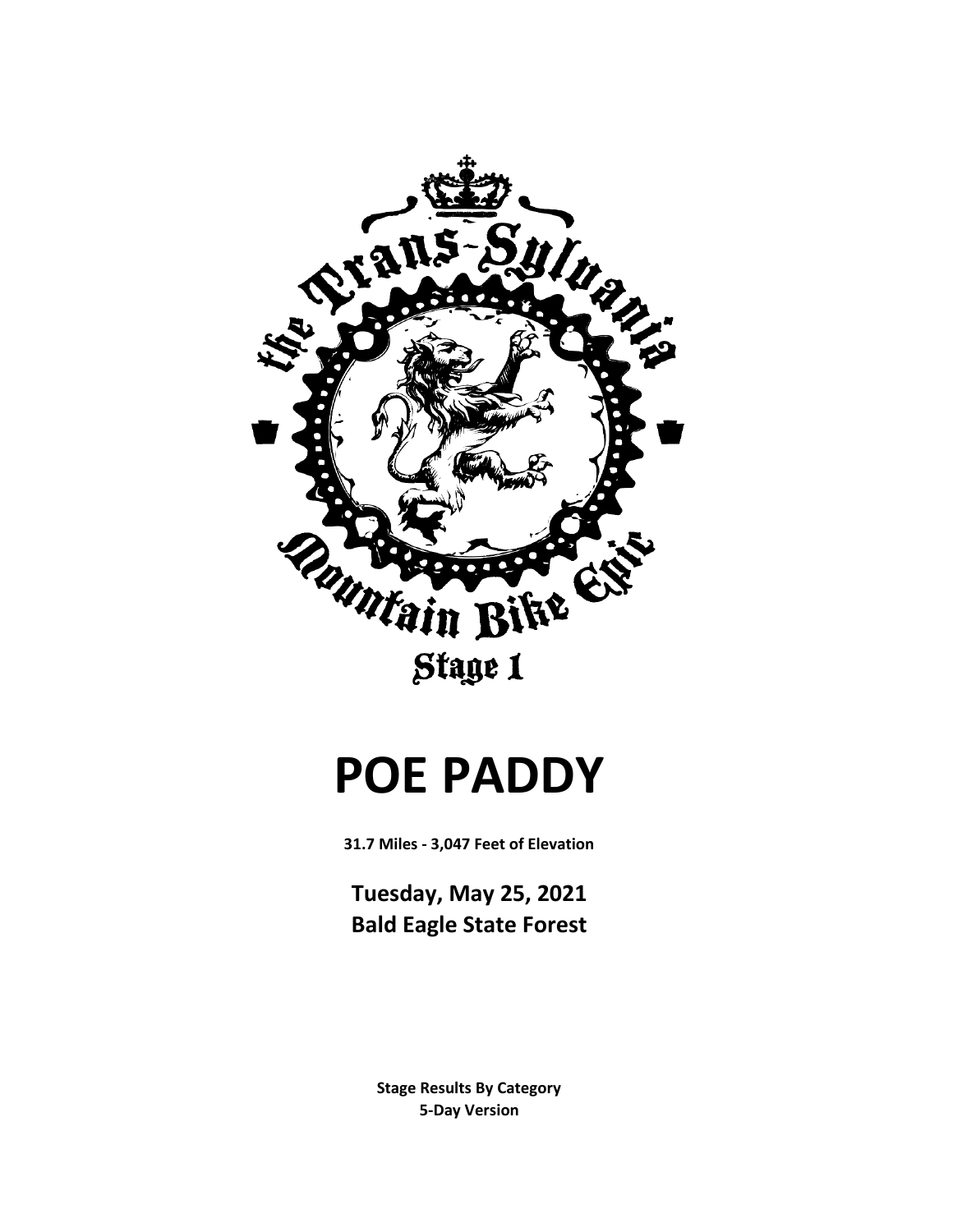## **OPEN MEN**

| <b>RANK</b>             | <b>BIB</b>     | <b>NAME</b>              | <b>TIME</b> | <b>AGE</b> | <b>CITY, STATE</b>       |
|-------------------------|----------------|--------------------------|-------------|------------|--------------------------|
| 1                       | 36             | <b>KERRY WERNER JR.</b>  | 02:10:45.74 | 30         | <b>ADVANCE, NC</b>       |
| $\overline{2}$          | 16             | <b>NICK LANDO</b>        | 02:14:06.98 | 24         | RINGWOOD, NJ             |
| 3                       | 12             | <b>RYAN JOHNSON</b>      | 02:16:45.93 | 22         | <b>BROOKVILLE, PA</b>    |
| $\overline{\mathbf{4}}$ | 10             | <b>SCOTT GRAY</b>        | 02:18:05.14 | 46         | <b>LEBANON, PA</b>       |
| 5                       | 17             | <b>WILLIAM LOEVNER</b>   | 02:19:32.13 | 24         | <b>ALLISON PARK, PA</b>  |
| 6                       | 9              | <b>GREGG GALLETTA</b>    | 02:21:54.06 | 51         | <b>DOBBS FERRY, NY</b>   |
| $\overline{ }$          | 22             | <b>CODY PHILLIPS</b>     | 02:21:57.83 | 27         | <b>WILLISTON, VT</b>     |
| 8                       | 8              | <b>ANDREW DUENSING</b>   | 02:22:20.89 | 29         | ALAMO, CA                |
| 9                       | $\overline{7}$ | <b>ANDREW DUDLE</b>      | 02:29:36.69 | 30         | <b>EMMAUS, PA</b>        |
| 10                      | 28             | <b>WILSON STEVENS</b>    | 02:29:44.25 | 27         | <b>BUFFALO, NY</b>       |
| 11                      | $\overline{2}$ | <b>SHAWN ALEXANDER</b>   | 02:36:22.92 | 19         | PITTSFORD, NY            |
| 12                      | 33             | <b>JORDAN THOMPSON</b>   | 02:43:25.75 | 34         | <b>STATE COLLEGE, PA</b> |
| 13                      | 13             | <b>LOGAN KASPER</b>      | 02:44:55.88 | 28         | <b>BALDWINVILLE, MA</b>  |
| 14                      | 6              | <b>PATRICK CAREY</b>     | 02:45:17.00 | 36         | <b>KEENE, NY</b>         |
| 15                      | 25             | <b>MARTIN SCHLEEDE</b>   | 02:54:09.58 | 36         | <b>RUBY, NY</b>          |
| 16                      | 15             | <b>ZACHARY LABRY</b>     | 02:56:58.05 | 35         | LOS ANGELES, CA          |
| 17                      | 4              | <b>MATT BURKE</b>        | 02:57:13.53 | 35         | SWANSEA, MA              |
| 18                      | 23             | <b>MATTHEW RALPH</b>     | 02:58:11.56 | 40         | <b>WARRENTON, VA</b>     |
| 19                      | 21             | <b>ANDREW NORMAN</b>     | 03:01:49.83 | 32         | <b>CLEMMONS, NC</b>      |
| 20                      | 29             | <b>ALEXANDER STRANGE</b> | 03:03:10.99 | 29         | <b>AMBLER, PA</b>        |
| 21                      | 18             | <b>CRAIG MILLER</b>      | 03:33:28.59 | 25         | <b>BOALSBURG, PA</b>     |
| <b>DNF</b>              | 30             | <b>MATT PIKE</b>         | <b>DNF</b>  | 31         | <b>BOULDER, CO</b>       |
| <b>DNS</b>              | 26             | <b>KEENAN SEGENCHUK</b>  | <b>DNS</b>  | 19         | <b>UPTON, MA</b>         |

## **OPEN WOMEN**

| <b>RANK</b>    | <b>BIB</b> | <b>NAME</b>              | <b>TIME</b> | <b>AGE</b> | <b>CITY, STATE</b>       |
|----------------|------------|--------------------------|-------------|------------|--------------------------|
| 1              | 1          | <b>BRITT MASON</b>       | 02:36:57.23 | 35         | <b>ELLICOTT CITY, MD</b> |
| $\overline{2}$ | 89         | <b>ELIZABETH SHELDON</b> | 02:37:44.29 | 55         | <b>WASHINGTON, DC</b>    |
| 3              | 130        | <b>TAYLOR KUYK-WHITE</b> | 02:39:17.71 | 34         | PHILADELPHIA, PA         |
| 4              | 91         | <b>MADELINE DEPMAN</b>   | 02:48:08.94 | 26         | <b>ROANOKE, VA</b>       |
| 5              | 98         | <b>EMILY WERNER</b>      | 02:48:31.98 | 28         | <b>ADVANCE, NC</b>       |
| 6              | 87         | <b>ANNA BARENSFELD</b>   | 02:52:16.70 | 38         | <b>FOMBELL, PA</b>       |
| 7              | 92         | <b>ALECIA FAUSTINI</b>   | 03:02:40.36 | 37         | <b>BETHANY, CT</b>       |
| 8              | 96         | <b>NICKY RUSZKOWSKI</b>  | 03:06:03.47 | 38         | <b>SYRACUSE, NY</b>      |
| 9              | 88         | <b>TANYA CAMPBELL</b>    | 03:12:04.79 | 39         | <b>PA FURNACE, PA</b>    |
| 10             | 97         | <b>ANNIE SCHWARTZ</b>    | 03:23:14.30 | 36         | <b>SAINT LOUIS, MO</b>   |
| 11             | 90         | <b>MELISSA COOPER</b>    | 03:29:07.59 | 37         | <b>DURHAM, NC</b>        |
| 12             | 93         | <b>CORIANNE KOCAREK</b>  | 03:29:11.50 | 37         | <b>NORTH CANTON, OH</b>  |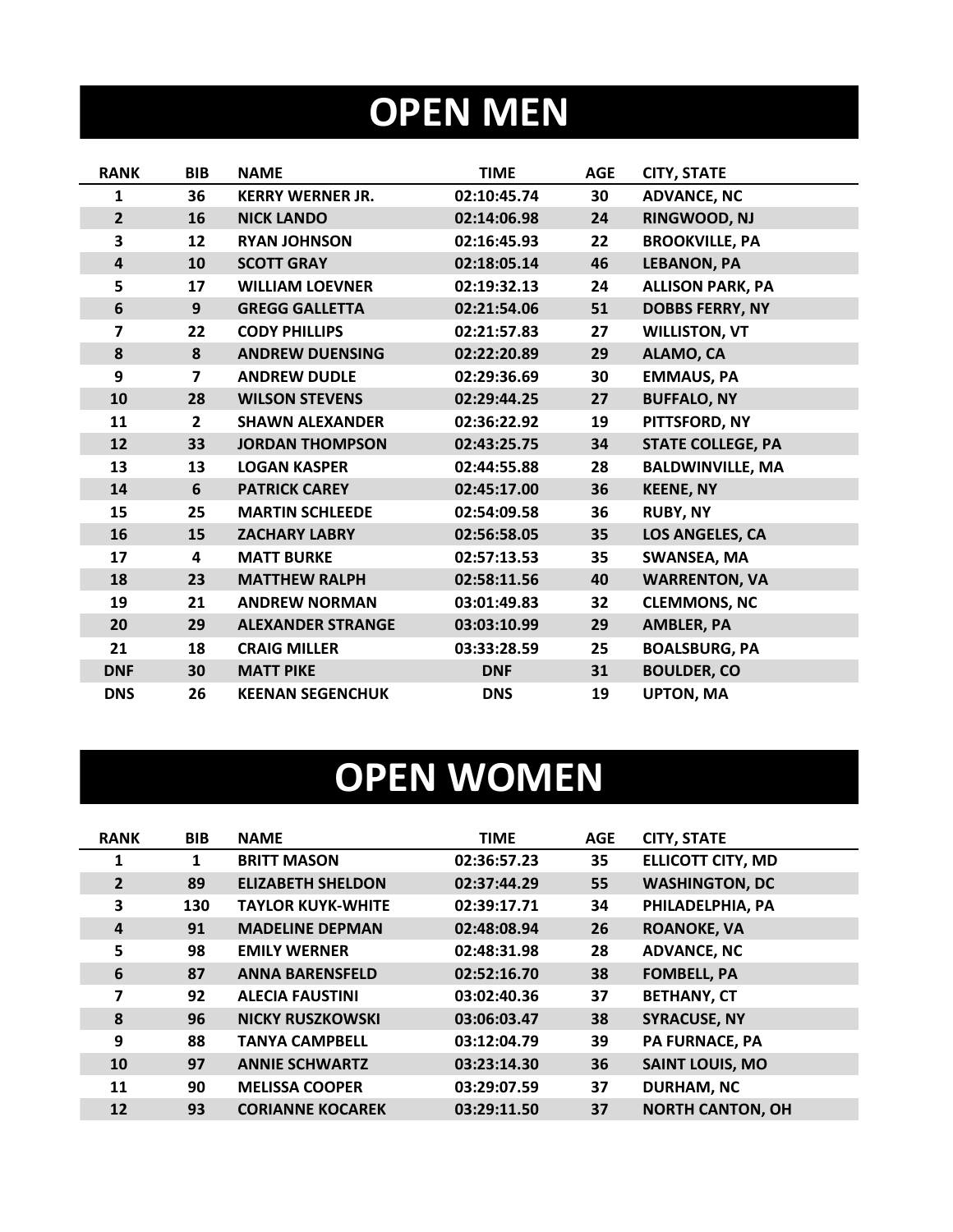### **MEN 40-49**

| <b>RANK</b>    | <b>BIB</b> | <b>NAME</b>             | <b>TIME</b> | AGE | <b>CITY, STATE</b>       |
|----------------|------------|-------------------------|-------------|-----|--------------------------|
| 1              | 34         | <b>CHRIS TRIES</b>      | 02:22:48.77 | 42  | <b>JOHNSON CITY, TN</b>  |
| $\overline{2}$ | 56         | <b>JOSH WHITMORE</b>    | 02:26:19.28 | 45  | <b>FAIRVIEW, NC</b>      |
| 3              | 57         | <b>SEAMUS WOODS</b>     | 02:26:43.21 | 44  | <b>BREWSTER, MA</b>      |
| 4              | 46         | <b>NATHAN GOATES</b>    | 02:33:12.22 | 48  | <b>SHIPPENSBURG, PA</b>  |
| 5              | 48         | <b>CHRIS HOWELL</b>     | 02:40:57.42 | 40  | <b>FREDERICK, MD</b>     |
| 6              | 42         | <b>IAN COLQUHOUN</b>    | 02:45:11.55 | 40  | <b>ANDOVER, NJ</b>       |
| 7              | 47         | <b>AARON HOAG</b>       | 02:49:31.78 | 42  | <b>RALEIGH, NC</b>       |
| 8              | 49         | <b>MATTHEW KESECKER</b> | 02:50:42.53 | 43  | <b>CULPEPER, VA</b>      |
| 9              | 43         | <b>IGOR DANKO</b>       | 02:51:44.05 | 41  | <b>WEST MILFORD, NJ</b>  |
| 10             | 39         | <b>DAVE BREISACHER</b>  | 02:59:59.41 | 40  | PAOLI, PA                |
| 11             | 54         | <b>JERICO SLAVIN</b>    | 03:01:34.43 | 42  | <b>KING GEORGE, VA</b>   |
| 12             | 50         | <b>CHRIS MICELI</b>     | 03:13:20.50 | 48  | <b>ALIQUIPPA, PA</b>     |
| 13             | 52         | <b>CHRIS SAUER</b>      | 03:15:11.52 | 48  | <b>NEW YORK, NY</b>      |
| 14             | 55         | <b>LEVI THORNTON</b>    | 03:18:40.07 | 43  | <b>TUCSON, AZ</b>        |
| 15             | 45         | <b>CHARLIE FULLER</b>   | 03:41:19.50 | 43  | <b>STATE COLLEGE, PA</b> |

#### **MEN 50-59**

| <b>RANK</b>    | <b>BIB</b> | <b>NAME</b>            | <b>TIME</b> | <b>AGE</b> | <b>CITY, STATE</b>      |
|----------------|------------|------------------------|-------------|------------|-------------------------|
| 1              | 58         | <b>ANDY AUGUST</b>     | 02:30:00.28 | 56         | PITTSFORD, NY           |
| $\overline{2}$ | 77         | <b>BRIAN TRDINA</b>    | 02:33:42.63 | 51         | <b>FREDERICK, MD</b>    |
| 3              | 123        | <b>STEVE SEGENCHUK</b> | 02:45:04.13 | 52         | <b>UPTON, MA</b>        |
| $\overline{4}$ | 69         | <b>MIKE MONTALBANO</b> | 02:47:23.06 | 51         | <b>HEWITT, NJ</b>       |
| 5              | 60         | <b>DON DAVIS</b>       | 02:50:06.29 | 54         | <b>VICTOR, NY</b>       |
| 6              | 75         | <b>ERIC SAUER</b>      | 02:52:28.56 | 53         | <b>KERNERSVILLE, NC</b> |
| 7              | 80         | <b>PAUL WOJCIAK</b>    | 02:52:35.19 | 56         | <b>POUGHKEEPSIE, NY</b> |
| 8              | 61         | <b>JIM DOWD</b>        | 02:55:07.40 | 53         | <b>TIVERTON, RI</b>     |
| 9              | 72         | <b>BOB RADZWICH</b>    | 03:05:21.50 | 51         | <b>PA FURNACE, PA</b>   |
| 10             | 76         | <b>FRITZ SEAGER</b>    | 03:15:41.58 | 52         | <b>VICTOR, NY</b>       |
| 11             | 67         | <b>PAUL HODA</b>       | 03:30:25.18 | 53         | <b>WHITE HAVEN, PA</b>  |
| 12             | 65         | <b>ARTURO GUILLEN</b>  | 03:51:54.09 | 54         | <b>BERWYN, PA</b>       |
| 13             | 64         | <b>BRIAN GRUCHACZ</b>  | 03:53:15.44 | 50         | OAK RIDGE, NJ           |
| 14             | 38         | <b>SCOTT BALLAY</b>    | 04:00:22.26 | 50         | <b>SACRAMENTO, PA</b>   |
| 15             | 66         | <b>COREY HILLIARD</b>  | 04:02:46.22 | 51         | <b>BROOKLYN, NY</b>     |
| 16             | 78         | <b>JOSEPH WHITE</b>    | 04:20:20.53 | 54         | <b>CULPEPER, VA</b>     |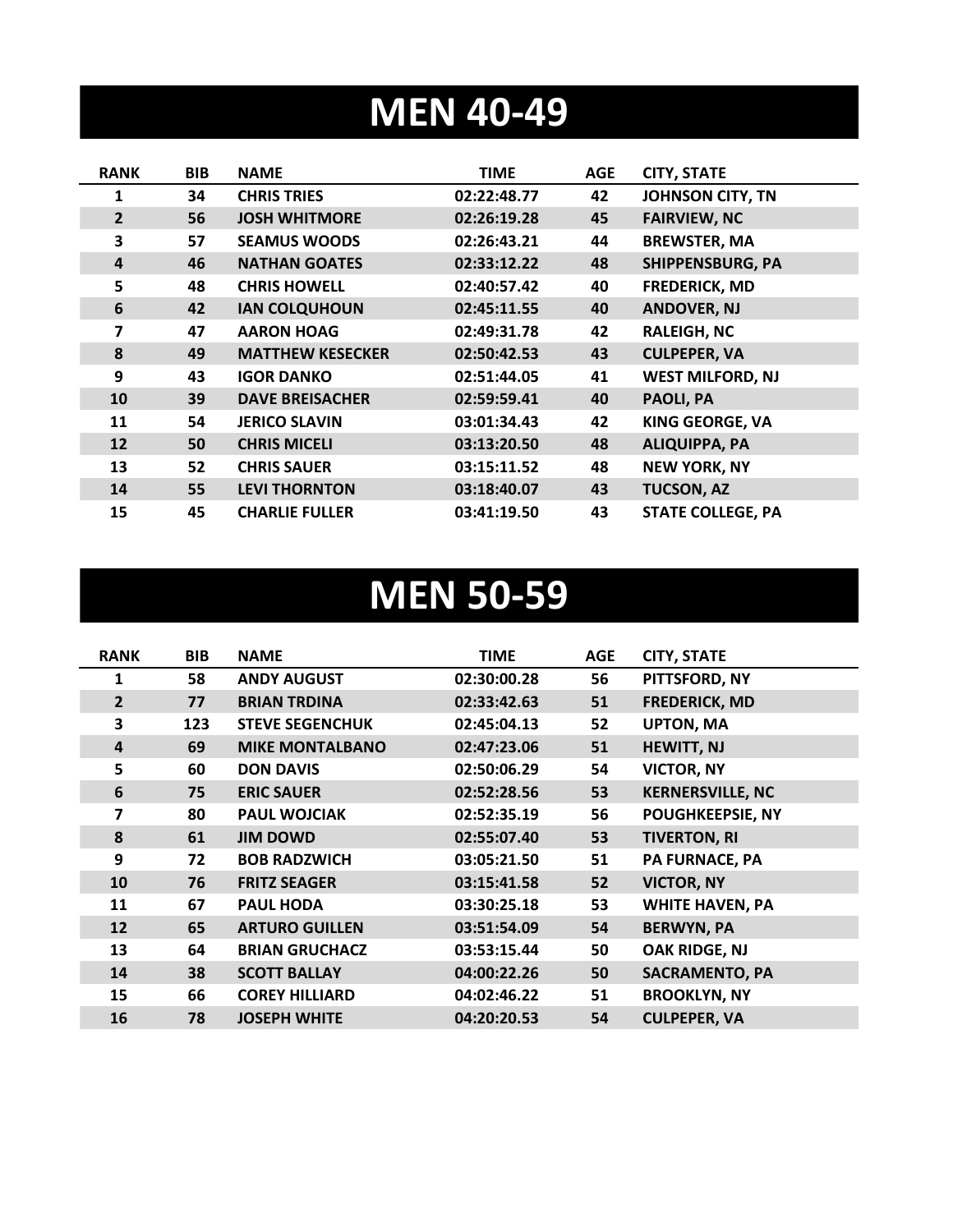### **MEN 60+**

| <b>RANK</b> | BIB | <b>NAME</b>        | TIME        | AGE | CITY. STATE            |
|-------------|-----|--------------------|-------------|-----|------------------------|
|             | 81  | <b>DAVID JOLIN</b> | 02:46:22.72 | 62  | <b>BELLVILLE, OH</b>   |
|             | 83  | <b>JIM MILLER</b>  | 02:57:46.92 | 61  | <b>BALTIMORE, MD</b>   |
| <b>DNF</b>  | 86  | <b>DON UPHOUSE</b> | <b>DNF</b>  | 64  | <b>NEW FREEDOM. PA</b> |

### **WOMEN 40+**

| <b>RANK</b> | <b>BIB</b> | <b>NAME</b>            | <b>TIME</b> | AGE | <b>CITY, STATE</b>       |
|-------------|------------|------------------------|-------------|-----|--------------------------|
|             | 102        | <b>JEN TILLMAN</b>     | 03:04:23.48 | 45  | <b>ELLICOTT CITY, MD</b> |
| $2^{\circ}$ | 99         | <b>BRIANNA BAIR</b>    | 03:06:10.65 | 42  | <b>STATE COLLEGE, PA</b> |
| 3           | 100        | <b>NICOLE GUNTON</b>   | 03:17:54.77 | 45  | KENT, WA                 |
| 4           | 101        | <b>KATHLEEN HYLAND</b> | 03:48:34.42 | 43  | <b>RALEIGH, NC</b>       |

### **CLYDESDALE**

| <b>RANK</b>    | <b>BIB</b> | <b>NAME</b>                | <b>TIME</b> | <b>AGE</b> | <b>CITY, STATE</b>       |
|----------------|------------|----------------------------|-------------|------------|--------------------------|
| 1              | 110        | <b>NICK SHEPHERD</b>       | 02:52:19.60 | 38         | <b>TACOMA, WA</b>        |
| $\overline{2}$ | 109        | <b>ADAM RUSZKOWSKI</b>     | 02:57:15.44 | 37         | <b>SYRACUSE, NY</b>      |
| 3              | 107        | <b>TODD HAIG</b>           | 03:17:08.25 | 53         | <b>WESTVILLE, NJ</b>     |
| $\overline{a}$ | 106        | <b>DANIEL FAUSEY</b>       | 03:36:41.49 | 47         | <b>COLUMBUS, OH</b>      |
| 5              | 105        | <b>JOHN DURKIN</b>         | 03:41:16.52 | 53         | <b>BARRINGTON, NJ</b>    |
| 6              | 111        | <b>JOSH VAN CLEEF</b>      | 03:45:46.00 | 40         | <b>DURHAM, NC</b>        |
| 7              | 108        | <b>THOMAS PEASE</b>        | 03:56:40.93 | 33         | <b>WINDSOR LOCKS, CT</b> |
| 8              | 104        | <b>MICHAEL BLANKENSHIP</b> | 05:44:14.11 | 43         | <b>WINSTON-SALEM</b>     |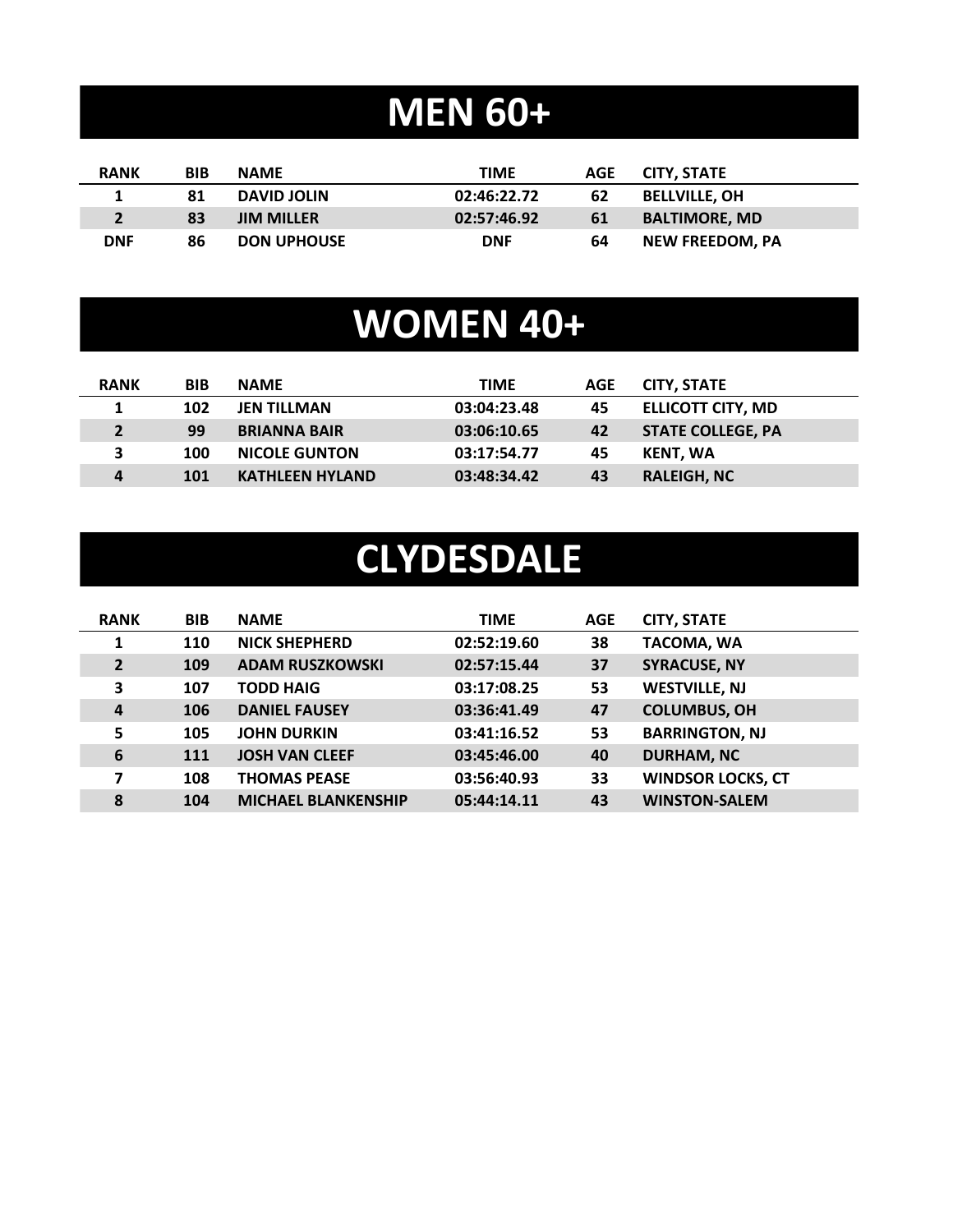### **SINGLE SPEED**

| <b>RANK</b>    | <b>BIB</b> | <b>NAME</b>             | <b>TIME</b> | <b>AGE</b> | <b>CITY, STATE</b>            |
|----------------|------------|-------------------------|-------------|------------|-------------------------------|
|                | 126        | <b>GORDON WADSWORTH</b> | 02:18:17.17 | 34         | SHAWSVILLE, VA                |
| $\overline{2}$ | 125        | <b>JOHN VORBERGER</b>   | 02:22:46.27 | 21         | <b>SEWICKLEY, PA</b>          |
| 3              | 24         | <b>JOHN SKARUPA</b>     | 02:31:23.55 | 41         | <b>CHATHAM, MA</b>            |
| 4              | 118        | <b>DAHN PAHRS</b>       | 02:31:54.42 | 46         | PITTSBURGH, PA                |
| 5              | 120        | <b>PEYTON RANDOLPH</b>  | 02:33:31.84 | 32         | <b>BALTIMORE, OH</b>          |
| 6              | 14         | <b>MARK KRANSZ</b>      | 02:36:22.81 | 26         | <b>MARQUETTE, MI</b>          |
| 7              | 117        | <b>ELI ORTH</b>         | 02:37:32.27 | 48         | <b>CINCINNATI, OH</b>         |
| 8              | 116        | <b>ANDREW ORISCHAK</b>  | 02:40:57.41 | 32         | <b>HUNKER, PA</b>             |
| 9              | 127        | <b>JOE WORBOY</b>       | 02:41:28.09 | 47         | <b>LEWIS CENTER, OH</b>       |
| 10             | 113        | <b>RICH DILLEN</b>      | 02:48:41.25 | 52         | <b>CHARLOTTE, NC</b>          |
| 11             | 122        | <b>KEITH RENFROE</b>    | 02:52:07.57 | 45         | <b>ATLANTIC HIGHLANDS, NJ</b> |
| 12             | 121        | <b>SCOTT RATH</b>       | 02:55:21.32 | 48         | <b>MILLER PLACE, NY</b>       |
| 13             | 115        | <b>KENNY KOCAREK</b>    | 03:00:49.16 | 40         | <b>CANTON, OH</b>             |
| 14             | 112        | <b>SCOTT BERKLEY</b>    | 03:34:16.37 | 27         | <b>HOLDERNESS, NH</b>         |
| <b>DNF</b>     | 119        | <b>THAD PAUNOVICH</b>   | <b>DNF</b>  | 27         | <b>AVONMORE, PA</b>           |

#### **DUO MEN**

| <b>RANK</b>    | <b>BIB</b> | <b>NAME</b>              | <b>TIME</b> | <b>AGE</b> | <b>CITY, STATE</b>       |
|----------------|------------|--------------------------|-------------|------------|--------------------------|
| 1              | 209        | <b>ANDREW BLACKSTOCK</b> | 02:30:05.63 | 27         | <b>GREENVILLE, SC</b>    |
| 1              | 208        | <b>JAMIE BABCOCK</b>     | 02:30:06.82 | 32         | AIKEN, SC                |
| $\overline{2}$ | 212        | <b>MATTHEW HIGGINS</b>   | 02:34:45.37 | 38         | <b>OOLTEWAH, TN</b>      |
| $\overline{2}$ | 213        | <b>NICK ERHARD</b>       | 02:34:47.55 | 39         | <b>MCDONALD, TN</b>      |
| 3              | 211        | <b>JASON URCKFITZ</b>    | 02:36:22.41 | 52         | <b>MENDON, NY</b>        |
| 3              | 210        | <b>ERIK GRIMM</b>        | 02:36:22.46 | 56         | PITTSFORD, NY            |
| 4              | 215        | <b>EDWARD WIMMER</b>     | 03:09:51.30 | 44         | <b>LAKESIDE PARK, KY</b> |
| $\overline{a}$ | 214        | <b>JAMES SCHARF JR</b>   | 03:09:51.34 | 47         | <b>COVINGTON, KY</b>     |

### **DUO CO-ED**

| <b>RANK</b>    | <b>BIB</b> | <b>NAME</b>           | <b>TIME</b> | <b>AGE</b> | <b>CITY, STATE</b>     |
|----------------|------------|-----------------------|-------------|------------|------------------------|
| 1              | 201        | <b>LAUREN ELLEDGE</b> | 02:52:23.36 | 34         | <b>GREENSBORO, NC</b>  |
| 1              | 200        | <b>T.J. ELLEDGE</b>   | 02:52:23.45 | 39         | <b>GREENSBORO, NC</b>  |
| 2 <sup>1</sup> | 216        | <b>AMY TALBOT</b>     | 03:00:24.97 | 38         | <b>GAINESVILLE, FL</b> |
| 2 <sup>1</sup> | 205        | <b>BEN TALBOT</b>     | 03:00:25.00 | 44         | <b>GAINESVILLE, FL</b> |
| 3              | 203        | <b>KRISTY HAMES</b>   | 03:28:29.19 | 35         | <b>INMAN, SC</b>       |
| 3              | 202        | <b>KEVIN HAMES</b>    | 03:28:29.23 | 38         | <b>INMAN, SC</b>       |